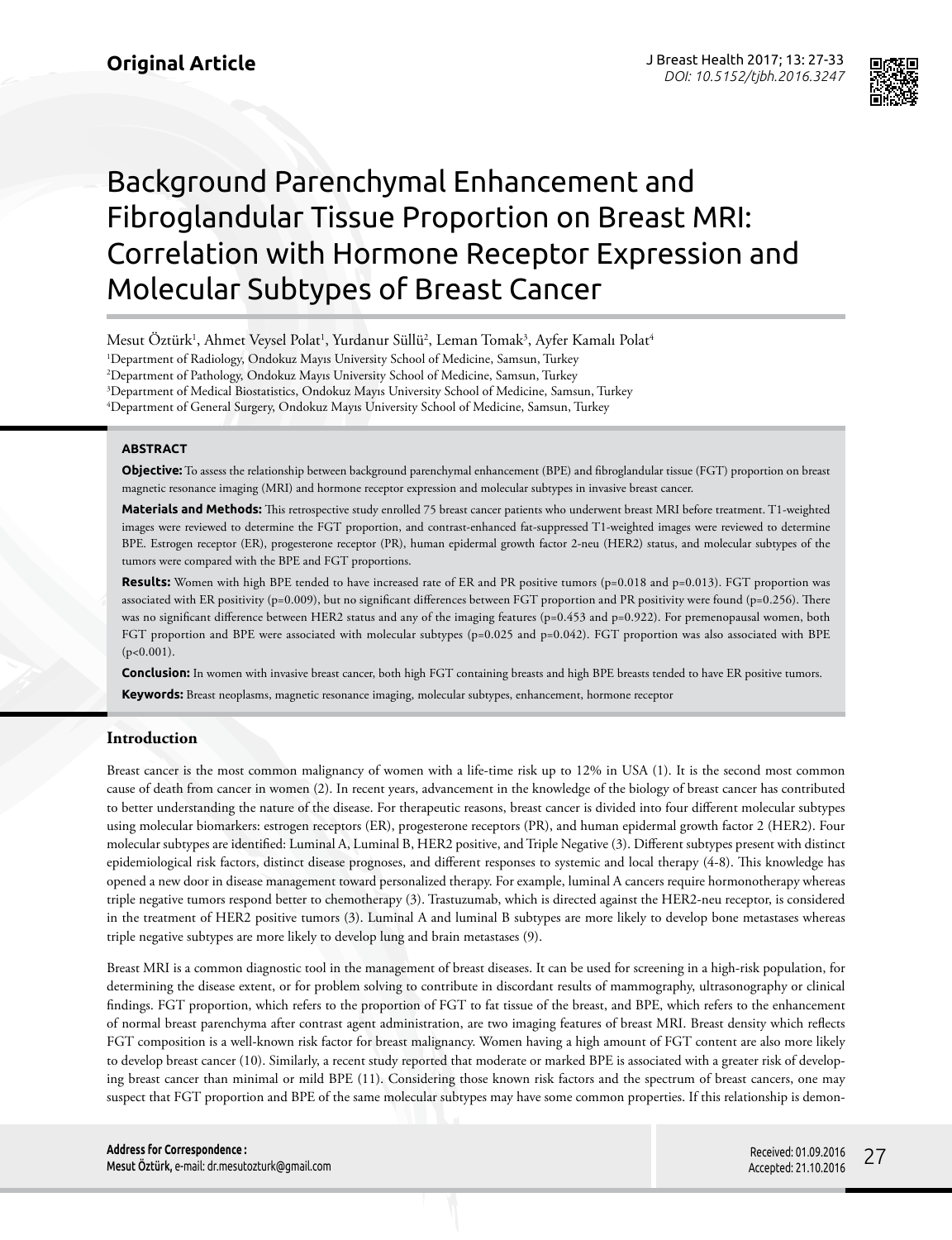strated, we may further increase our knowledge of which mechanism the FGT proportion and BPE influence the risk of developing breast cancer. Furthermore, it could be used for guiding the initial treatment planning and predicting the disease prognosis. This is still unclear and more studies are needed to determine whether the FGT proportion or BPE can predict receptor positivity, which also determines the molecular subtypes of the breast cancer. Therefore, in this retrospective study, we aimed to demonstrate whether there is any correlation between the FGT proportion and BPE of cancerous breast tissue and hormone receptor expression and molecular subtypes of invasive breast cancer.

## **Materials and Methods**

This study was approved by the institutional review board. Owing to the retrospective nature of the study, the requirement for informed consent was waived.

### **Patient selection and characteristics**

Retrospective analysis of the medical records between January 2010 and April 2016 of our university hospital computer database was queried. A total of 115 patients who had pre-treatment breast MRI were identified. Of these, 40 patients were excluded from the study because of unavailable or poor quality of MR images (n=5), previous history of breast cancer  $(n=13)$ , unknown receptor status  $(n=12)$ , and unknown menopausal status (n=10). The remaining 75 cases were enrolled in the study. Eligible patients had not used any hormone replacement or anti-hormonal therapy within the 12 months before the MRI was performed. Clinical indications for breast MRI were either for problem solving after inconclusive breast ultrasound or mammography or for planning of the surgical approach preoperatively.

It is a routine daily practice for our breast diseases imaging department to conduct a questionnaire survey of the patients who are admitting for any breast examination. Patients are asked about their menopausal status, history of hormonal therapy, and presence of history of any previous breast cancer. Data about those information were collected from this archive.

#### **Breast MRI technique and MRI interpretation**

Breast MRI examinations were performed using two different 1.5 T MRI systems (Achieva; Philips Healthcare, Best, the Netherlands and Siemens Magnetom Symphony Quantum, Erlangen, Germany). All patients were examined in the prone position on a dedicated bilateral breast coil. Routine MRI protocol including axial T1-weighted turbo spin echo sequence and axial T1-weighted fat-suppressed dynamic contrast-enhanced 3D spoiled gradient echo sequence were obtained from all the patients (Table 1). A standard dosage of 0.1 mmoL/kg contrast agent was administered using an automatic injector with a flow rate of 2 mL/s following 20 ml of saline flush. One pre-contrast and five postcontrast image series for every one minute were obtained. After image acquisition, subtracted images were obtained by subtracting pre-contrast images from contrast-enhanced ones on a pixel-by-pixel basis.

A radiologist with six years of experience in breast imaging interpreted the MRI examinations. The FGT proportion was determined by using axial T1-weighted MR images. BPE was determined by using the first post-contrast T1-weighted subtracted images. The radiologist was blinded to the hormone receptor expression and molecular subtypes of the tumors, age, and menopausal status of the patients.

The MRI examinations were read according to the lexicon of the American College of Radiology Breast Imaging and Reporting Data System 28 (BIRADS) (12). Axial T1-weighted images were evaluated to deter-<br>
minimal, mild, moderate, or marked (Figure 2).

## Table 1. Parameters of the MRI examinations

|                         |                                     | Scanner 1 <sup>1</sup>                   | Scanner 2 <sup>2</sup>  |                                                 |  |  |
|-------------------------|-------------------------------------|------------------------------------------|-------------------------|-------------------------------------------------|--|--|
| <b>Parameters</b>       | T1-<br>weighted<br>TSE <sup>3</sup> | $T1-$<br>weighted 3D<br>SGE <sup>4</sup> | T1-<br>TSE <sup>3</sup> | T1-<br>weighted weighted 3D<br>SGE <sup>4</sup> |  |  |
| TR/TE (ms)              | 412/10                              | 6.9 / 3.4                                | 510/11                  | 4.6/1.4                                         |  |  |
| Slice<br>thickness (mm) | 3                                   | 1                                        | $\overline{4}$          | 1                                               |  |  |
| FOV (mm)                | 340                                 | 340                                      | 320                     | 320                                             |  |  |
| Matrix<br>size (mm)     | 340 x 270                           | 340 x 337                                | 288 x 384               | 336 x 448                                       |  |  |
| Flip Angle              | 90                                  | $12 \overline{ }$                        | 90                      | 10                                              |  |  |
| <b>NEX</b>              | $\overline{\phantom{0}}$            | 1                                        | $\overline{2}$          | 1                                               |  |  |

1 : Achieva; Philips Healthcare, Best, the Netherlands

2 : Siemens Magnetom Symphony Quantum, Erlangen, Germany

3 : Axial T1-weighted turbo spin echo sequence

4 : Axial T1-weighted fat-suppressed 3D spoiled gradient echo sequence

TR/TE: repetition time / echo time; FOV: field of view; NEX: number of excitation; MRI: magnetic resonance imaging



**Figure 1. a-d**. Axial T1-weighted images demonstrate the classification of the breasts according to FGT proportion; BIRADS a: almost entirely fat (a); BIRADS b: scattered FGT (b); BIRADS c: heterogeneous FGT (c); BIRADS d: extreme FGT (d)



**Figure 2. a-d**. Axial fat-suppressed T1-weighted dynamic, contrastenhanced MR images show different breast tissues with minimal (a), mild (b), moderate (c), and marked (d) BPE

mine the FGT proportion. Breast compositions were separated into four categories based on a visual assessment of the FGT proportion of the breast: BIRADS a: almost entirely fat; BIRADS b: scattered FGT; BIRADS c: heterogeneous FGT; BIRADS d: extreme FGT (Figure 1). BPE of the breast parenchyma was visually assessed and graded as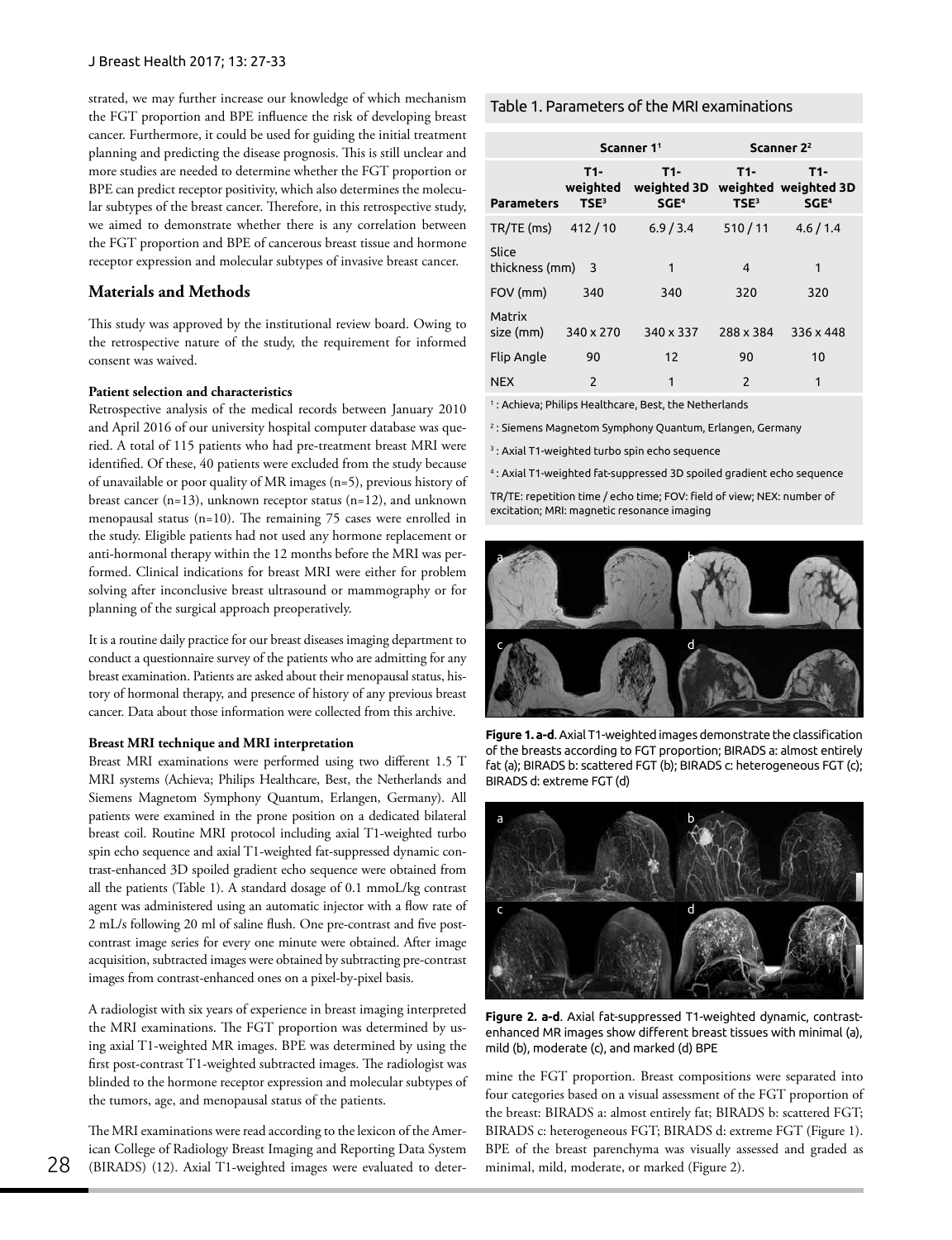Table 2. Demographic data, MRI features, hormone receptor expression and molecular subtypes of breast cancer

| <b>Characteristics</b>             | Number (%) |
|------------------------------------|------------|
| Cases (Number)                     | 75         |
| Premenopausal                      | 49 (65.3)  |
| Postmenopausal                     | 26 (34.6)  |
| Breast Density on MRI              |            |
| <b>BIRADS a</b>                    | 16 (21.3)  |
| <b>BIRADS b</b>                    | 19 (25.3)  |
| <b>BIRADS c</b>                    | 19 (25.3)  |
| <b>BIRADS d</b>                    | 21 (28.0)  |
| Background Parenchymal Enhancement |            |
| Minimal                            | 34 (45.3)  |
| Mild                               | 11 (14.7)  |
| Moderate                           | 16 (21.3)  |
| Severe                             | 14 (18.7)  |
| Pathology                          |            |
| Invasive Ductal Carcinoma          | 62 (82.7)  |
| Ductal Carcinoma in Situ           | 4(5.3)     |
| Invasive Lobulary Carcinoma        | 4(5.3)     |
| Mucinous Carcinoma                 | 3(4)       |
| Tubulolobulary Carcinoma           | 1(1.3)     |
| Papillary Carcinoma                | 1(1.3)     |
| Estrogen Receptor                  |            |
| Positive                           | 60 (20)    |
| Negative                           | 15 (80)    |
| Progesterone Receptor              |            |
| Positive                           | 53 (70.7)  |
| Negative                           | 22 (29.3)  |
| HER <sub>2</sub>                   |            |
| Positive                           | 28 (37.3)  |
| Negative                           | 47 (62.7)  |
| Molecular Subtypes                 |            |
| Luminal A                          | 40 (53.3)  |
| Luminal B                          | 20 (26.7)  |
| <b>HER2 Enriched</b>               | 8 (10.7)   |
| <b>Triple Negative</b>             | 7(9.3)     |
|                                    |            |

BIRADS: Breast Imaging and Reporting Data System; HER2: Human Epidermal Growth Factor 2-neu; MRI: magnetic resonance imaging

## **Pathologic data collection, hormone receptor expression, and molecular subtypes of breast cancer**

Pathology results of the cases were reviewed to identify ER, PR, and HER2 status. ER and PR positivity were determined via immunohistochemical analysis. Tumors were classified ER or PR positive if at

least 1% positive staining was observed (13). The evaluation of HER2 status was based on the guidelines of the American Society of Clinical Oncology College of American Pathologists (ASCO/CAP) and was classified as negative, undetermined, or positive. Silver in situ hybridization (SISH) was performed on undetermined cases with an automatized system (Ventana Benchmark XT, Ventana Medical Systems, Illkirch, France) (14).

Lesions were classified into four subtypes according to immunocytochemical characteristics: Luminal A (ER+ and/or PR+, plus HER2−), Luminal B (ER+ and/or PR+, plus HER2+), HER2 enriched (ER− and PR−, plus HER2+) and Triple Negative (ER− and PR−, plus HER2−) (15).

# **Statistical analysis**

For statistical analysis, ACR breast composition categories a and b (almost entirely fatty and scattered FGT) were combined and identified as fatty breast tissue, categories c and d (heterogeneous FGT and extreme FGT) were combined and identified as high fibroglandular breast tissue. Breasts with minimal or mild BPE were classified as low BPE breasts; breasts with moderate or marked BPE were classified as high BPE breasts. Statistical analyses were performed with Statistical Package for the Social Sciences 18.0 (SPSS Inc.; Chicago, IL, USA) for windows. The frequencies were compared, using the Pearson Chisquare, Continuity Correction Chi-square, and Fisher Exact test. One proportion test (z test) was used to compare MRI imaging features and molecular subtypes of breast cancer. A p value less than 0.05 was considered as statistically significant.

## **Results**

MRI features, immunohistochemical characteristics, and molecular subtypes of the cases are summarized in Table 2. Among 75 patients with invasive breast cancer, 49 women were premenopausal (65%) and 26 women were postmenopausal (35%). Mean age of the study population was 46.7 years (range: 27–77). Among 75 patients with invasive breast cancer, molecular subtypes of the lesions were 40 for Luminal A (53.3%), 20 for Luminal B (26.7%), 8 for HER2 enriched (10.7%), and 7 for Triple Negative (9.3%). Thirtyfive patients had fatty breast tissue (breast composition categories a and b), and 40 patients had high fibroglandular breast tissue (breast composition categories c and d). In terms of BPE: 45 cases were low BPE breasts (minimal + mild) and 30 cases were high BPE breasts (moderate + marked).

The association of BPE with ER and PR positivity was found to be statistically significant (p=0.018 and p=0.013 respectively; Table 3). High BPE breasts tended to have increased rate of ER and PR positive tumors. Of the 30 high BPE cases, 28 (93.3%) were ER positive and 26 (86.7%) were PR positive. We performed subgroup analysis for premenopausal and postmenopausal women separately and the association was again found to be statistically significant for premenopausal women (p=0.011 and p=0.021).

In terms of FGT proportion, we found significant differences with ER positivity (p=0.009) whereas no significant difference with PR positivity was found (p=0.256). Thirty-seven of 40 women (92.5%) with high fibroglandular breasts had ER positive tumors. The analysis again was found to be statistically significant for premenopausal women (p=0.005). There was no correlation between HER2 status and any of the imaging features (p=0.453 and p=0.922).  $29$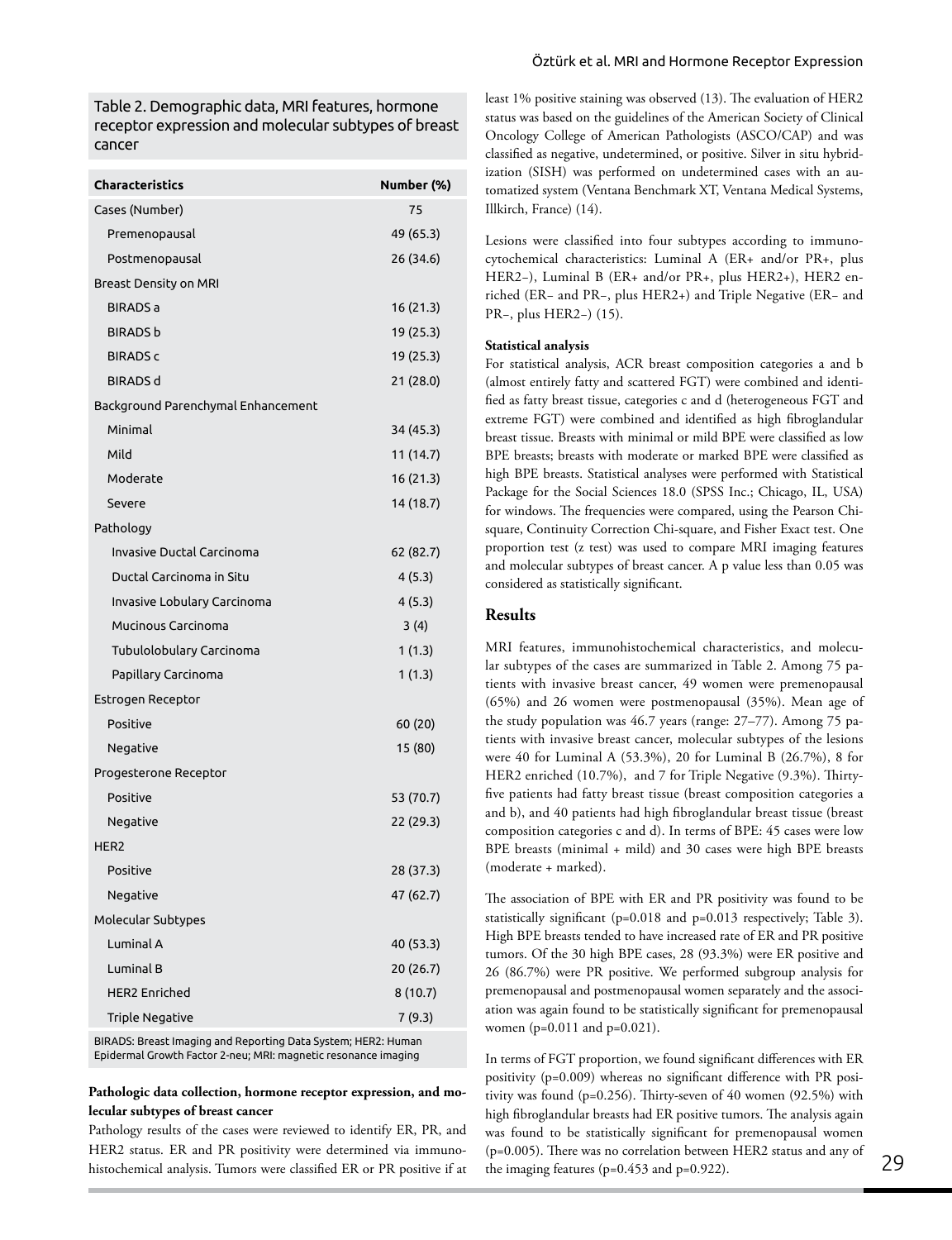| Table 3. Association of hormone receptor expression with FGT proportion and BPE |  |  |  |
|---------------------------------------------------------------------------------|--|--|--|
|                                                                                 |  |  |  |

|                |                       |           | <b>Estrogen Receptor</b> |       |               | <b>Progesterone Receptor</b> |       |           | <b>HER2 Status</b> |       |
|----------------|-----------------------|-----------|--------------------------|-------|---------------|------------------------------|-------|-----------|--------------------|-------|
|                |                       | $ER-(\%)$ | $ER + (*)$               | p     | <b>PR-(%)</b> | PR+ (%)                      | p     |           | HER2-(%) HER2+(%)  | p     |
| All Patients   | FGT proportion        |           |                          | 0.009 |               |                              | 0.256 |           |                    | 0.453 |
|                | Fatty                 | 12 (34.3) | 23(65.7)                 |       | 13(37.1)      | 22(62.9)                     |       | 24(68.6)  | 11(31.4)           |       |
|                | High Fibroglandular   | 3(7.5)    | 37 (92.5)                |       | 9(22.5)       | 31(77.5)                     |       | 23(57.5)  | 17(42.5)           |       |
|                | <b>BPE</b>            |           |                          | 0.018 |               |                              | 0.013 |           |                    | 0.922 |
|                | Low BPE               | 13 (28.9) | 32(71.1)                 |       | 18(40)        | 27(60)                       |       | 28(62.2)  | 17 (37.8)          |       |
|                | High BPE              | 2(6.7)    | 28(93.3)                 |       | 4(13.3)       | 26(86.7)                     |       | 19(63.3)  | 11(36.7)           |       |
| Premenopausal  |                       |           |                          |       |               |                              |       |           |                    |       |
| Patients       | FGT proportion        |           |                          | 0.005 |               |                              | 0.050 |           |                    | 0.974 |
|                | Fatty                 | 7(41.2)   | 10(58.8)                 |       | 8(47.1)       | 9(52.9)                      |       | 12 (70.6) | 5(29.4)            |       |
|                | High Fibroglandular   | 2(6.3)    | 30 (93.8)                |       | 6(18.8)       | 26(81.3)                     |       | 21(65.6)  | 11 (34.4)          |       |
|                | <b>BPE</b>            |           |                          | 0.011 |               |                              | 0.021 |           |                    | 1.000 |
|                | Low BPE               | 8(33.3)   | 16(66.7)                 |       | 11(45.8)      | 13 (54.2)                    |       | 16(66.7)  | 8(33.3)            |       |
|                | High BPE              | 1(4)      | 24 (96)                  |       | 3(12)         | 22 (88)                      |       | 17(68)    | 8(32)              |       |
| Postmenopausal |                       |           |                          |       |               |                              |       |           |                    |       |
| Patients       | <b>FGT Proportion</b> |           |                          | 0.628 |               |                              | 0.668 |           |                    | 0.090 |
|                | Fatty                 | 5(27.8)   | 13 (72.2)                |       | 5(27.8)       | 13(72.2)                     |       | 12(66.7)  | 6(33.3)            |       |
|                | High Fibroglandular   | 1(12.5)   | 7(87.5)                  |       | 3(37.5)       | 5(62.5)                      |       | 2(25)     | 6(75)              |       |
|                | <b>BPE</b>            |           |                          | 1.000 |               |                              | 1.000 |           |                    | 0.635 |
|                | Low BPE               | 5(23.8)   | 16(76.2)                 |       | 7(33.3)       | 14(66.7)                     |       | 12(57.1)  | 9(42.9)            |       |
|                | High BPE              | 1(20)     | 4(80)                    |       | 1(20)         | 4(80)                        |       | 2(40)     | 3(60)              |       |

ER: estrogen receptor; PR: progesterone receptor; HER2: human epidermal growth factor 2-neu; BPE: background parenchymal enhancement

Considering the associations of the molecular subtypes of breast cancer and FGT proportion and BPE, we found significant differences between molecular subtypes and FGT proportion for the whole study population (p=0.014), but no significant difference was found between molecular subtypes and BPE (p=0.087) (Table 4). When we re-performed a subgroup analysis for premenopausal women and postmenopausal women separately, in the premenopausal group both FGT proportion and BPE were found to be associated with molecular subtypes ( $p=0.025$  and  $p=0.042$ ). All of the six triple negative tumors were seen in low BPE breasts. Luminal A and luminal B subtypes tended to be seen in high fibroglandular breasts. In the postmenopausal group, no significant differences between molecular subtypes and any of the imaging features were found (p=0.860 and  $p=0.055$ ).

Fibroglandular tissue proportion was associated with BPE (p<0.001; Table 5). Among 35 cases with fatty breasts, 31 (88.6%) showed minimal or mild BPE. Twenty-six of 40 women with high fibroglandular breasts (65%) demonstrated moderate or marked BPE. When we reperformed the statistical analysis for premenopausal and postmenopausal group separately, we found significant correlation in each group again (p=0.002 and p=0.020, respectively).

## **Discussion**

Breast tissue consists of two components: fat and FGT. Radiologically, 30 the ratio of FGT to fat tissue is an issue of interest because it strongly progesterone on the pathogenesis of breast cancer.

increases the risk of having breast cancer. BPE, which is the enhancement of normal FGT on breast MRI, was also shown to be a risk factor for breast cancer (11). BPE may vary depending on which phase of the menstrual cycle the MRI is performed, because the FGT is very sensitive to hormonal influence. Progesterone with its mitogenic activity induces FGT proliferation (16). Estrogen may induce vasodilation and may increase vascular permeability by its histamine-like effect (16). The combination of these two hormone effects may result in increased FGT proportion and high BPE.

In accordance with previously published studies, breast density and BPE were reported to be associated with tumor characteristics. In a cohort study, high breast density was shown to increase the risk of ER and PR positive tumors (17). Another study reported that mammographic density was strongly related to ER positivity (18). According to a recently published study, breast density was associated with ER and PR positivity whereas BPE was independent of tumor characteristics for Asian patients (19). Our study demonstrated a significant association between BPE and ER and PR positivity. Women with high BPE tended to have ER and PR positive tumors. When we repeated our analysis for premenopausal women, we again found a significant correlation with a lower p value for ER. Our results also demonstrated that high fibroglandular breasts were more likely to have ER-positive tumors. This may suggest that estrogen has a stronger influence than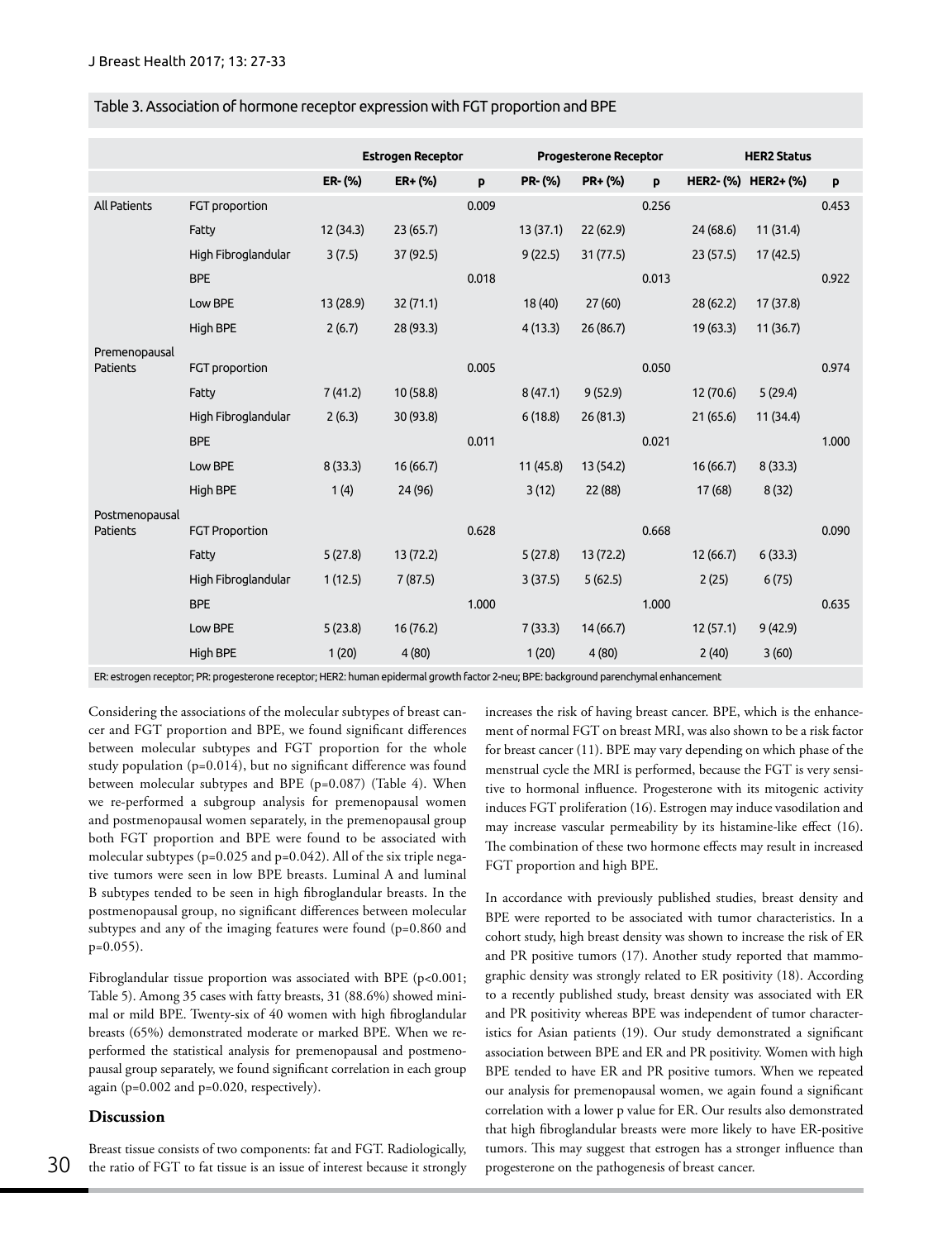|                         |           | <b>BPE</b> |       |           | <b>FGT Proportion</b>   |       |
|-------------------------|-----------|------------|-------|-----------|-------------------------|-------|
| Molecular subtype       | Low (%)   | High (%)   | p     | Fatty (%) | High Fibroglandular (%) | P     |
| <b>All Patients</b>     |           |            | 0.087 |           |                         | 0.014 |
| Luminal A               | 21(52.5)  | 19(47.5)   | 0.875 | 18 (45.0) | 22(55.0)                | 0.636 |
| Luminal B               | 11(55.0)  | 9(45.0)    | 0.824 | 5(25.0)   | 15(75.0)                | 0.041 |
| <b>HER2 Enriched</b>    | 6(75.0)   | 2(25.0)    | 0.289 | 6(75.0)   | 2(25.0)                 | 0.289 |
| <b>Triple Negative</b>  | 7(100)    | 0(0)       | 0.016 | 6(85.7)   | 1(14.3)                 | 0.125 |
| Premenopausal Patients  |           |            | 0.042 |           |                         | 0.025 |
| Luminal A               | 10 (37.0) | 17(63.0)   | 0.248 | 7(25.9)   | 20(74.1)                | 0.019 |
| Luminal B               | 6(46.2)   | 7(53.8)    | 1.000 | 3(23.1)   | 10(76.9)                | 0.092 |
| <b>HER2 Enriched</b>    | 2(66.7)   | 1(33.3)    | 1.000 | 2(66.7)   | 1(33.3)                 | 1.000 |
| <b>Triple Negative</b>  | 6(100.0)  | 0(0)       | 0.031 | 5(83.3)   | 1(16.7)                 | 0.219 |
| Postmenopausal Patients |           |            | 0.860 |           |                         | 0.055 |
| Luminal A               | 11 (84.6) | 2(15.4)    | 0.022 | 11 (84.6) | 2(15.4)                 | 0.022 |
| Luminal B               | 5(71.4)   | 2(28.6)    | 0.453 | 2(28.6)   | 5(71.4)                 | 0.453 |
| <b>HER2 Enriched</b>    | 4(80.0)   | 1(20.0)    | 0.375 | 4(80.0)   | 1(20.0)                 | 0.375 |
| <b>Triple Negative</b>  | 1(100.0)  | 0(0.00)    | 1.000 | 1(100.0)  | 0(0)                    | 1.000 |

Table 4. Association of molecular subtypes of breast cancer with BPE and FGT proportion

BPE: background parenchymal enhancement; HER2: human epidermal growth factor 2-neu

## Table 5. Association of BPE and FGT proportion

| <b>FGT Proportion</b>                   | <b>BPE</b> |                          |         |  |  |  |
|-----------------------------------------|------------|--------------------------|---------|--|--|--|
|                                         |            | Low BPE (%) High BPE (%) | p       |  |  |  |
| <b>All Patients</b>                     |            |                          | < 0.001 |  |  |  |
| Fatty                                   | 31 (88.6)  | 4(11.4)                  |         |  |  |  |
| High Fibroglandular                     | 14 (35.0)  | 26 (65.0)                |         |  |  |  |
|                                         |            |                          |         |  |  |  |
| Premenopausal Patients                  |            |                          | 0.002   |  |  |  |
| Fatty                                   | 14 (82.4)  | 3(17.6)                  |         |  |  |  |
| High Fibroglandular                     | 10(31.3)   | 22 (68.8)                |         |  |  |  |
|                                         |            |                          |         |  |  |  |
| Postmenopausal Patients                 |            |                          | 0.020   |  |  |  |
| Fatty                                   | 17 (94.4)  | 1(5.6)                   |         |  |  |  |
| High Fibroglandular                     | 4(50.0)    | 4(50.0)                  |         |  |  |  |
| BPE: background parenchymal enhancement |            |                          |         |  |  |  |

Previously published studies have found that postmenopausal hormone therapy, nulliparity, and late-onset pregnancies were associated with increased mammographic density (20-23). These hormone-related factors were also found to be associated with ER+ /PR+ tumors (24, 25). In our study, high fibroglandular breast tissues were more common among luminal A and luminal B tumors. As luminal subtypes of the breast cancers are also ER and/or PR positive tumors, the pathway that increases FGT proportion may also include the mechanism of developing the luminal subtype of breast cancer. Similar to FGT proportion, it may be hypothesized that increased BPE may increase the risk of developing hormone receptor-positive tumors. Our findings demonstrating that ER and PR positivity associated with BPE confirmed this hypothesis, but when the question of molecular subtypes arises, our results demonstrated no significant association between BPE and molecular subtypes. Separating the groups for premenopausal and postmenopausal patients and re-performing the analysis revealed that there were significant differences between BPE and molecular subtypes in premenopausal women. This finding again may be due to the hormonally active state of premenopausal patients. But as there was no association in the whole study group, BPE may not have a significant influence on determining the molecular subtype. More studies are needed to confirm these results.

We found a significant association between FGT proportion and BPE. Significant correlation was present both in postmenopausal and premenopausal groups with a lower p value in premenopausal patients. This finding may be due to the hormonally active state of premenopausal women. It is recommended to perform breast MRI within the second week of the menstrual cycle to reduce the enhancement of normal breast parenchyma (26, 27). However, some experts' opinion is to disregard the phase of the cycle if the imaging is performed for the staging of a known malignancy (28). Previous studies demonstrated no correlation between breast density and BPE when the breast MRI of the patient has been adjusted for the menstrual cycle (16, 29). However, there is one publication that reported significant correlation of the breast density and BPE when the MRI examination was performed without adjusting for the menstrual phase (30). Our study confirms their findings. As our study population also composed of patients with known malignancy or patients with high suspicion of malignancy, we also didn't consider the patients' phase of the menstrual cycle when the 31<br>imaging was performed.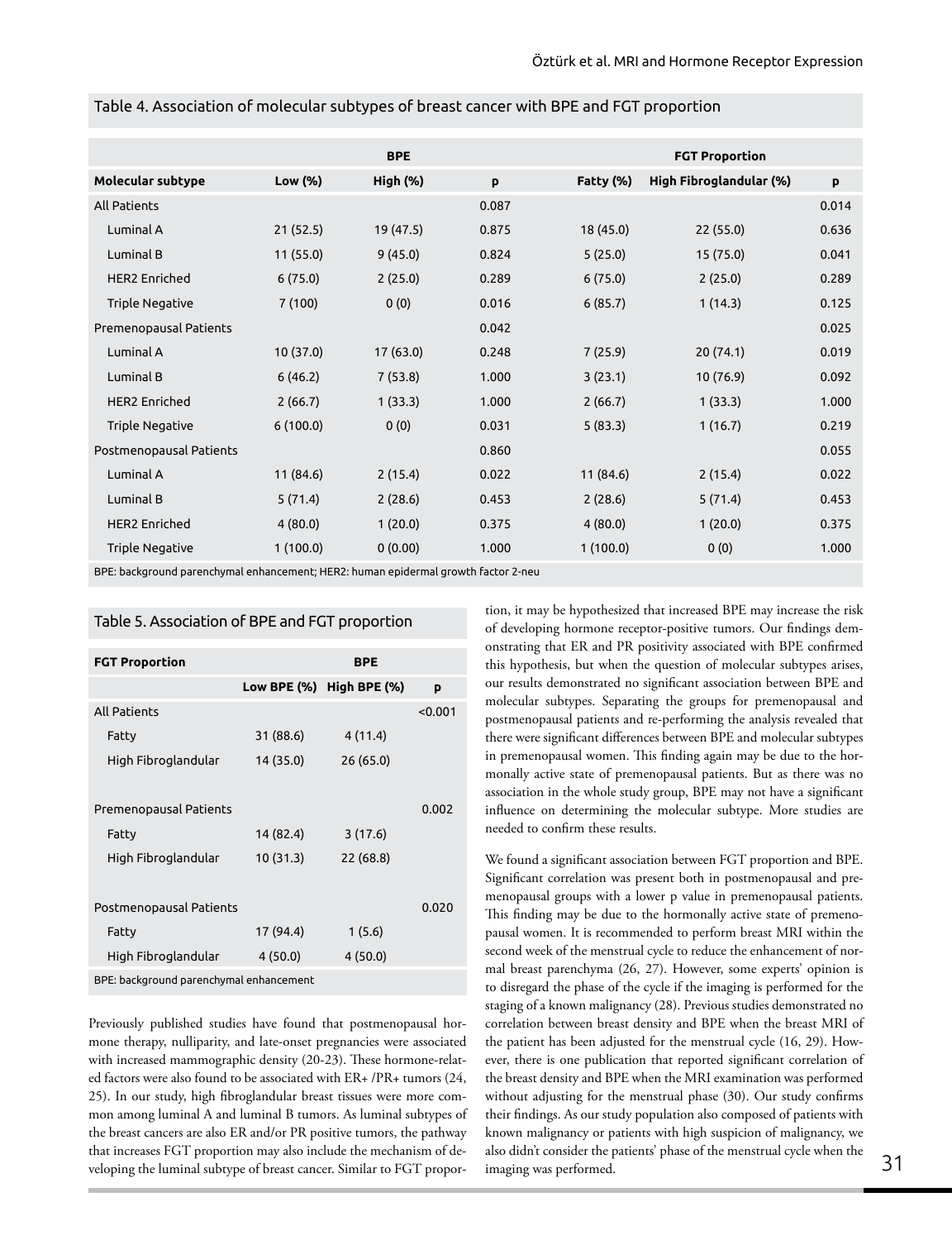Our study has several limitations. It was a single center and single reader study. It was also a retrospective study, which may cause selection bias. Interpretation of BPE and FGT proportion were subjective entities, which were determined according to the visual assessment of enhancing glandular tissue and FGT proportion. Moreover, we have studied a population of a small size (75 cases) especially for the subgroups like triple negative, therefore the statistical significance of these findings might be inconclusive.

## **Conclusion**

We conclude that, in women with invasive breast cancer, both high fibroglandular breasts and high BPE breasts tended to have ER positive tumors.

**Ethics Committee Approval:** Ethics committee approval was received for this study.

**Informed Consent:** Owing to the retrospective nature of the study, the requirement for informed consent was waived.

**Peer-review:** Externally peer-reviewed

**Author Contributions:** Consept - M.O., A.V.P., Y.S., L.T., A.K.P.; Design - M.O., A.V.P., Y.S., L.T., A.K.P.; Supervision - M.O., A.V.P., Y.S., L.T., A.K.P.; Data Collection and/or Processing - M.O., A.V.P.; Analysis and/or Interpretation - M.O., A.V.P., L.T.; Literature Review - M.O., A.V.P.; Writer - M.O., A.V.P., Y.S., L.T., A.K.P.; Critical Review - M.O., A.V.P., Y.S., L.T., A.K.P.

**Conflict of Interest:** No conflict of interest was declared by the authors.

**Financial Disclosure:** The authors declared that this study has received no financial support.

## **References**

- 1. National Cancer Institute. Surveillance, Epidemiology, and End Results (SEER) Program, http://seer.cancer.gov/statfacts/html/breast.html, 2013 [accessed 11.07.16].
- 2. Trop I, LeBlanc SM, David J, Lalonde L, Tran-Thanh D, Labelle M, El Khoury MM. Molecular classification of infiltrating breast cancer: toward personalized therapy. Radiographics 2014; 34: 1178-1195. (PMID: 25208275) [[CrossRef](https://doi.org/10.1148/rg.345130049)]
- 3. Goldhirsch A, Wood WC, Coates AS, Gelber RD, Thürlimann B, Senn HJ, and panel members. Strategies for subtypes-dealing with the diversity of breast cancer: highlights of the St Gallen International Expert Consensus on the Primary Therapy of Early Breast Cancer 2011. Ann Oncol 2011; 22:1736-1747. (PMID: 21709140) [\[CrossRef](https://doi.org/10.1093/annonc/mdr304)]
- 4. Millikan RC, Newman B, Tse CK, Moorman PG, Conway K, Smith LV, Labbok MH, Geradts J, Bensen JT, Jackson S, Nyante S, Livasy C, Carey L, Earp HS, Perou CM. Epidemiology of basal-like breast cancer. Breast Cancer Res Tr 2008; 109:123-39. (PMID: 17578664) [\[CrossRef\]](https://doi.org/10.1007/s10549-007-9632-6)
- 5. Phipps AI, Buist DS, Malone KE, Barlow WE, Porter PL, Kerlikowske K, Li CI. Reproductive history and risk of three breast cancer subtypes defined by three biomarkers. Cancer Cause Control 2011; 22:399-405. (PMID: 21184265) [\[CrossRef\]](https://doi.org/10.1007/s10552-010-9709-0)
- 6. Aebi S, Sun Z, Braun D, Price KN, Castiglione-Gertsch M, Rabaglio M, Gelber RD, Crivellari D, Lindtner J, Snyder R, Karlsson P, Simoncini E, Gusterson BA, Viale G, Regan MM, Coates AS, Goldhirsch A. Differential efficacy of three cycles of CMF followed by tamoxifen in patients with ER-positive and ER-negative tumors: long-term follow up on IBCSG Trial IX. Ann Oncol 2011; 22:1981-1987. (PMID: 21282282) [\[CrossRef\]](https://doi.org/10.1093/annonc/mdq754)
- 7. Nguyen PL, Taghian AG, Katz MS, Niemierko A, Raad RFA, Boon WL, Bellon JR, Wong JS, Smith BL, Harris JR. Breast cancer subtype approxi-<br>32 and hormonal factors associated with mammographic breast density by

mated by estrogen receptor, progesterone receptor, and HER-2 is associated with local and distant recurrence after breast-conserving therapy. J Clin Oncol 2008; 26:2373-2378. (PMID: 18413639) [[CrossRef\]](https://doi.org/10.1200/JCO.2007.14.4287)

- 8. Wo JY, Taghian AG, Nguyen PL, Raad RA, Sreedhara M, Bellon JR, Wong JS, Gadd MA, Smith BL, Harris JR. The association between biological subtype and isolated regional nodal failure after breast-conserving therapy. Int J Radiat Oncol 2010; 77:188-196. (PMID: 20171798) [\[CrossRef\]](https://doi.org/10.1016/j.ijrobp.2009.04.059)
- 9. Smid M, Wang Y, Zhang Y, Sieuwerts AM, Yu J, Klijn JG, Foekens JA, Martens JW. Subtypes of breast cancer show preferential site of relapse. Cancer Res 2008; 68:3108-3114. (PMID: 18451135) [[CrossRef\]](https://doi.org/10.1158/0008-5472.CAN-07-5644)
- 10. Saftlas AF, Hoover RN, Brinton LA, Szklo M, Olson DR, Salane M, Wolfe JN. Mammographic densities and risk of breast cancer. Cancer 1991; 67:2833-2838. (PMID: 2025849) [\[CrossRef\]](https://doi.org/10.1002/1097-0142(19910601)67:11<2833::AID-CNCR2820671121>3.0.CO;2-U)
- 11. King V, Brooks JD, Bernstein JL, Reiner AS, Pike MC, Morris EA. Background parenchymal enhancement at breast MR imaging and breast cancer risk. Radiology 2011; 260:50-60. (PMID: 21493794) [\[CrossRef](https://doi.org/10.1148/radiol.11102156)]
- 12. Morris EA, Comstock CE, Lee CH. ACR BI-RADS Magnetic Resonance Imaging. In: Reston VA. ACR BI-RADS Atlas, Breast Imaging Reporting and Data System. American College of Radiology, 2013.
- 13. Hammond ME, Hayes DF, Dowsett M, Wolff AC, Mangu BB, Temin S. American Society of Clinical Oncology/College of American Pathologists guideline recommendations for immunohistochemical testing of estrogen and progesterone receptors in breast cancer. J Oncol Pract 2010; 6:195-197. (PMID: 21037871) [\[CrossRef](https://doi.org/10.1200/JOP.777003)]
- 14. Wolff AC, Hammond MEH, Hicks DG, Dowsett M, McShane LM, Allison KH, Allred DC, Bartlett JM, Bilous M, Fitzgibbons P, Hanna W, Jenkins RB, Mangu PB, Paik S, Perez EA, Press MF, Spears PA, Vance GH, Viale G, Hayes DF. Recommendations for human epidermal growth factor receptor 2 testing in breast cancer: American Society of Clinical Oncology/College of American Pathologists clinical practice guideline update. Arch Pathol Lab Med 2013; 138:241-256. (PMID: 24099077) [[CrossRef](https://doi.org/10.5858/arpa.2013-0953-SA)]
- 15. Mazurowski MA, Zhang J, Grimm LJ, Yoon SC, Silber JI. Radiogenomic analysis of breast cancer: luminal B molecular subtype is associated with enhancement dynamics at MR imaging. Radiology 2014; 273:365- 372. (PMID: 25028781) [\[CrossRef](https://doi.org/10.1148/radiol.14132641)]
- 16. Hegenscheid K, Schmidt CO, Seipel R, Laqua R, Ohlinger R, Kühn JP, Hosten N, Puls R. Normal breast parenchyma: contrast enhancement kinetics at dynamic MR mammography—influence of anthropometric measures and menopausal status. Radiology 2013; 266:72-80. (PMID: 23023963) [[CrossRef](https://doi.org/10.1148/radiol.12112590)]
- 17. Conroy SM, Pagano I, Kolonel LN, Maskarinec G. Mammographic density and hormone receptor expression in breast cancer: the Multiethnic Cohort Study. Cancer Epidemiol 2011; 35:448-452. (PMID: 21247819) [[CrossRef](https://doi.org/10.1016/j.canep.2010.11.011)]
- 18. Ding J, Warren R, Girling A, Thompson D, Easton D. Mammographic density, estrogen receptor status and other breast cancer tumor characteristics. Breast J 2010; 16:279-289. (PMID: 20408823) [[CrossRef](https://doi.org/10.1111/j.1524-4741.2010.00907.x)]
- 19. Kim MY, Choi N, Yang JH, Yoo YB, Park KS. Background parenchymal enhancement on breast MRI and mammographic breast density: correlation with tumour characteristics. Clin Radiol 2015; 70:706-710. (PMID: 25824280) [\[CrossRef\]](https://doi.org/10.1016/j.crad.2015.02.017)
- 20. Greendale GA, Reboussin BA, Slone S, Wasilauskas C, Pike MC, Ursin G. Postmenopausal hormone therapy and change in mammographic density. J Natl Cancer I 2003; 95:30-37. (PMID: 12509398) [[CrossRef\]](https://doi.org/10.1093/jnci/95.1.30)
- 21. Titus-Ernstoff L, Tosteson AN, Kasales C, Weiss J, Goodrich M, Hatch EE, Carney PA. Breast cancer risk factors in relation to breast density (United States). Cancer Causes Control 2006; 17:1281-1290. (PMID: 17111260) [[CrossRef](https://doi.org/10.1007/s10552-006-0071-1)]
- 22. Aiello EJ, Buist DS, White E. Do breast cancer risk factors modify the association between hormone therapy and mammographic breast density? (United States). Cancer Causes Control 2006; 17:1227-1235. (PMID: 17111253) [\[CrossRef\]](https://doi.org/10.1007/s10552-006-0073-z)
- 23. El-Bastawissi AY, White E, Mandelson MT, Taplin SH. Reproductive